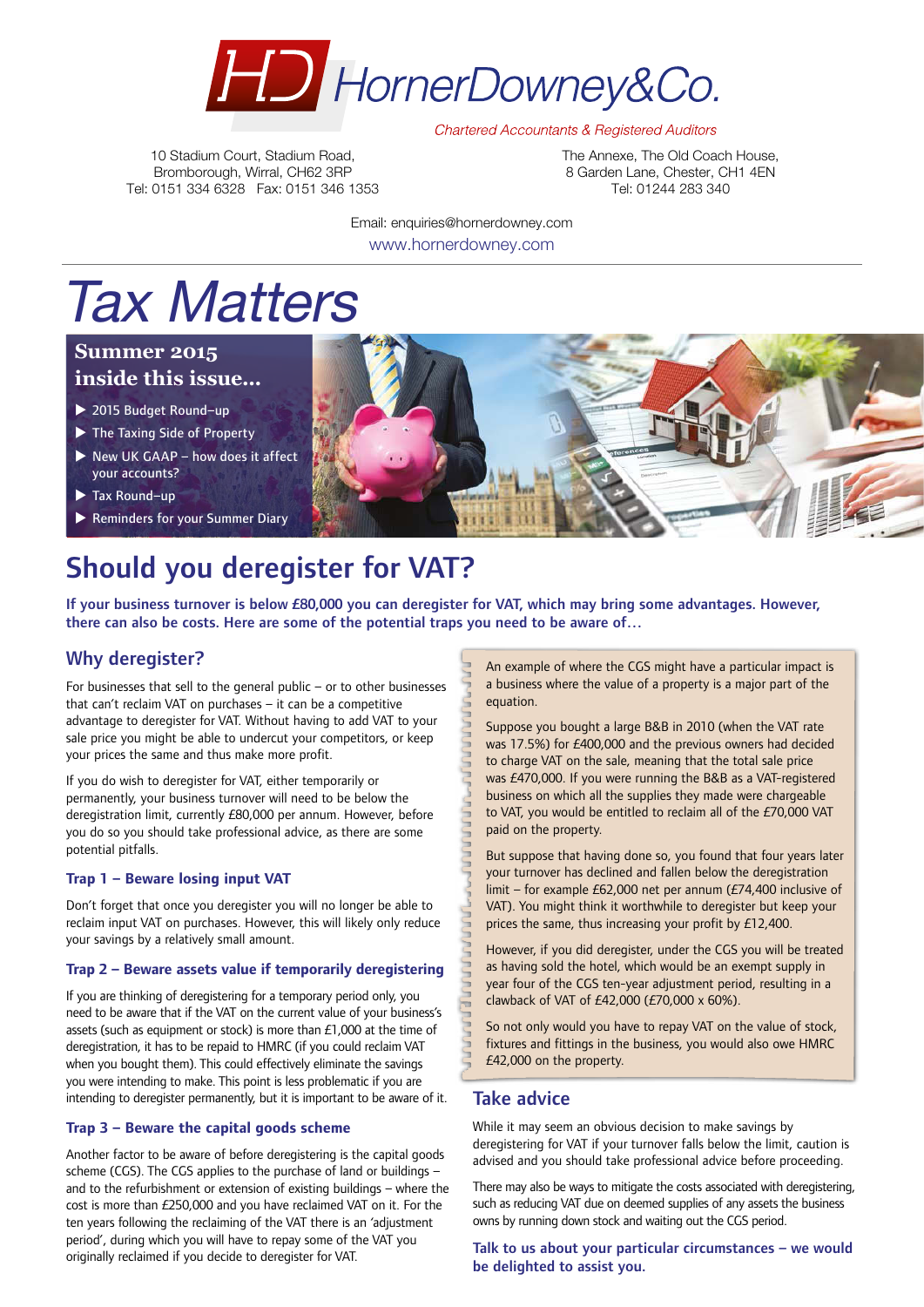

# 2015 Budget Round–up

Chancellor George Osborne unveiled a series of measures affecting businesses and individuals in his March 2015 Budget. Here we outline some of the more significant points from the Budget statement together with some key measures that have recently come into force.

### Business measures

#### **Research and development (R&D)**

With effect from 1 April 2015, the rate of the above the line R&D credit increased from 10% to 11% and the rate of the small and medium (SME) scheme increased from 225% to 230%.

#### **Venture capital schemes**

The Government will, subject to state aid approval, make amendments to the Seed Enterprise Investment Scheme (SEIS), Enterprise Investment Scheme (EIS) and Venture Capital Trusts (VCTs) so that:

- companies will need to be less than 12 years old when receiving their first EIS or VCT investment, except where the investment will lead to a substantial change in the company's activity
- total investment received under the tax advantaged venture capital schemes is capped at £15m, increasing to £20m for knowledge-intensive companies
- the employee limit for knowledgeintensive companies is increased from 249 to 499 employees
- all investments are made with the intention to grow and develop a business
- all investors are 'independent' from the company at the time of the first share issue.

In addition, with effect from 6 April 2015 there is no longer a requirement for 70% of the funds raised under SEIS to have been spent before EIS or VCT funding can be raised.

#### **The end of the tax return**

It was announced that by the end of the next Parliament, every individual and small business will be able to see and manage their tax affairs through a digital account, removing the need for annual tax returns.

Under the plans, by early 2016 all of the UK's five million small businesses and the first ten million individuals will have access to their own digital tax account. It is intended to be simple, personalised and secure, offering an increasing range of integrated services. Agents will be able to act on behalf of individuals when managing these digital accounts.

#### **Changes to employer NICs**

From 6 April 2015 employers are no longer required to pay Class 1 secondary national insurance contributions (NICs) on earnings paid up to the upper secondary threshold to any employee under the age of 21. This applies to both existing employees and new staff taken on by employers. No individual's state pension entitlement will be affected by the measure.

Meanwhile, from April 2015 the £2,000 annual Employment Allowance for employer NICs is extended to care and support workers.

From April 2016 employer NICs up to the upper secondary threshold for apprentices aged under 25 will be abolished.

### Personal measures

#### **Help to Buy: ISA**

A new Help to Buy: ISA will be available through banks and building societies and is designed for people saving for their first home. It has the following features:

- a monthly maximum saving limit of £200 with an opportunity to deposit an additional £1,000 when the account is first opened
- the Government will provide a taxfree contribution equal to 25% of the total amount saved in a Help to Buy: ISA (so for every £200 saved, the Government will contribute a bonus of £50)
- the maximum bonus is capped at £3,000 and there will be a minimum bonus amount of £400
- the bonus will apply to both the amount a person saves into their Help to Buy: ISA and the interest that is built up during the period it is open
- there is no limit on how long the account can remain open.

For basic rate taxpayers, this will be equivalent to saving free of tax for their first home. Accounts will be limited to one per person rather than one per home so those buying together can both receive a bonus. The scheme is available for those saving to buy a first home in the UK worth up to £450,000 in London or £250,000 elsewhere in the UK.

#### **Personal Savings Allowance**

In April 2016, a tax-free Personal Savings Allowance will be introduced for interest income. This applies for up to £1,000 of a basic rate taxpayer's savings income and up to £500 of a higher rate taxpayer's savings income each year. It will not be available for additional rate taxpayers, but will be in addition to the tax advantages currently available to savers from ISAs.

From April 2016 banks and building societies will no longer automatically take 20% in income tax from the interest earned on individuals' non–ISA savings.

#### **Pension changes**

As of 6 April, individuals aged over 55 have been given new pension freedoms, allowing them to decide what to do with their savings and removing the requirement to buy an annuity.

Please contact us to discuss how the measures announced in the Budget may affect you and your business.

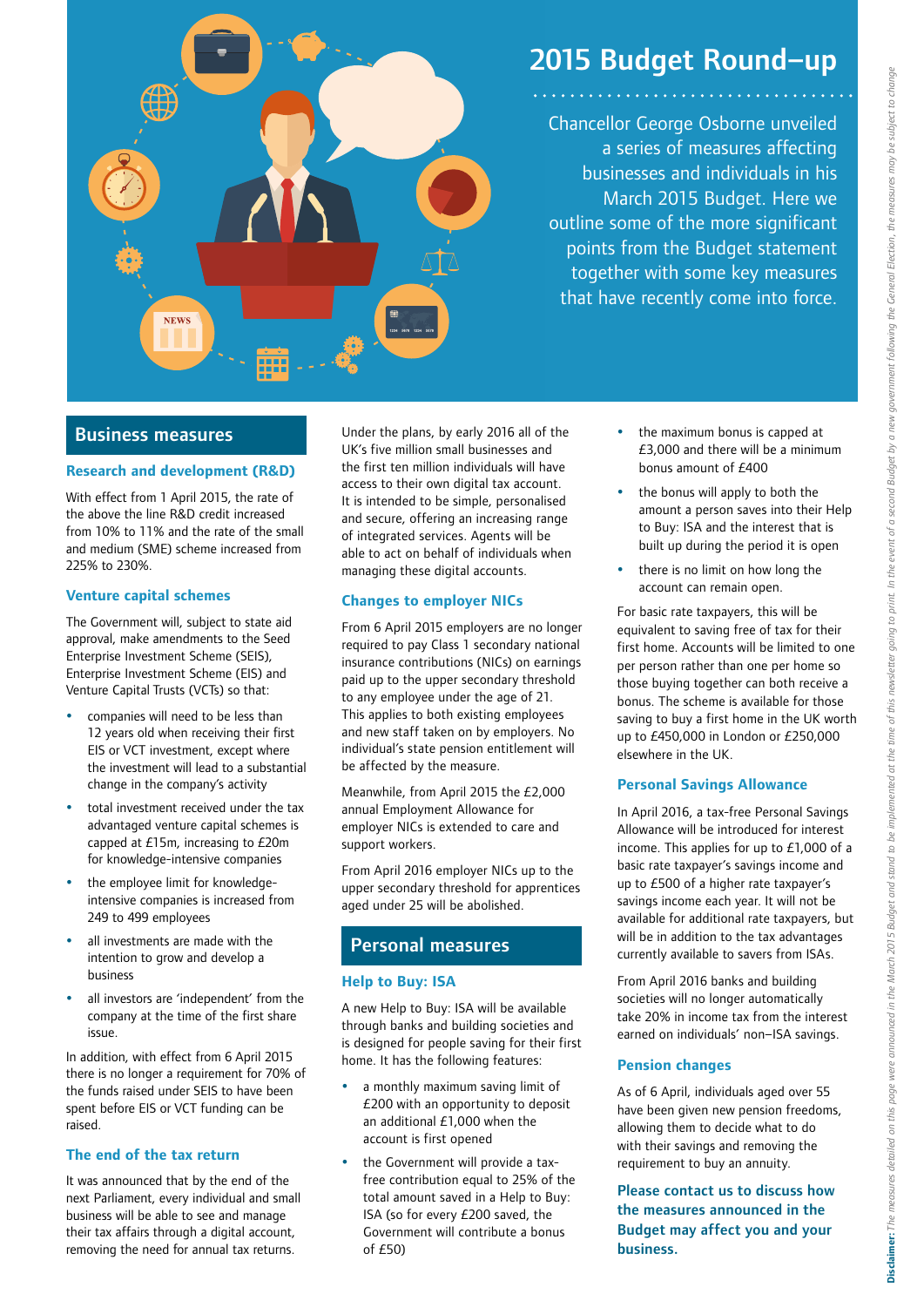# The taxing side of property

Recent months have seen a number of significant changes to tax on property, with reform of stamp duty land tax (SDLT) and the introduction of a new Land and Buildings Transaction Tax (LBTT) in Scotland. Here we provide an overview of the new rules.

# Changes to SDLT

In the 2014 Autumn Statement Chancellor George Osborne announced changes to the rules for calculating the SDLT chargeable on purchases of residential properties, with the scrapping of the 'slab' system in favour of a graduated series of rates and bands. The reforms came into effect on 4 December 2014. The existing SDLT rules for non-residential or mixed properties remain unaltered, and the provisions relating to non-natural persons are also unchanged.

Under the old rules, SDLT was charged at a single percentage of the price paid for the property, depending on the rate band within which the purchase price fell. However, SDLT is now charged at each rate on the portion of the purchase price which falls within each rate band.

The new rates and thresholds are:

| <b>Property value band</b> | Rate |
|----------------------------|------|
| $E0 - E125,000$            | 0%   |
| £125,001 - £250,000        | 2%   |
| £250,001 - £925,000        | 5%   |
| £925,001 - £1,500,000      | 10%  |
| £1,500,001 and over        | 12%  |

HMRC has published an online calculator to help individuals calculate how much SDLT they will need to pay. The calculator can be viewed at: www.hmrc.gov.uk/tools/sdlt/land-and-property.htm

# The new Land and Buildings Transaction Tax in Scotland

1 April 2015 saw the introduction of the new LBTT, which replaces the UK system of stamp duty in Scotland.

LBTT is applied to residential and commercial land and buildings transactions (including commercial purchases and commercial leases) where a chargeable interest is acquired.

For residential property transactions, LBTT is charged at the appropriate rate on the amount of the chargeable consideration within the appropriate bands. The LBTT rates for 2015/16 are set as follows:

| <b>Band</b>         | Rate |
|---------------------|------|
| Up to £145,000      | 0%   |
| £145,001 - £250,000 | 7%   |
| £250,001 - £325,000 | 5%   |
| £325,001 - £750,000 | 10%  |
| £750,001 and over   | 12%  |

For non–residential property transactions, the rates and bands are:

| Up to $£150,000$    | 0%   |
|---------------------|------|
| £150,001 - £350,000 | 3%   |
| £350,001 and over   | 4.5% |

Further information on the new tax can be found at: www.revenue.scot/land-buildings-transaction-tax

If you would like more advice on tax and property issues please contact us.

# New UK GAAP – how does it affect your accounts?

The introduction of new UK GAAP (Generally Accepted Accounting Principles) makes significant changes to the form and content of company accounts. Here we highlight some of the main aspects of the new standards, which came into effect for accounting periods commencing on 1 January 2015.

The main changes result from the introduction of FRS 102 (Financial Reporting Standard 102 – the Financial Reporting Standard applicable in the UK and Republic of Ireland). Qualifying smaller companies can still use a Financial Reporting Standard for Smaller Entities (FRSSE), though for periods commencing 1 January 2016, it is proposed that they will also move onto FRS 102, with a new, simplified, set of rules then introduced for qualifying micro-entity companies.

# How could FRS 102 impact on your accounts?

Some aspects of the changes include:

**Taxation:** One of the most important impacts is on the tax payable on profits. Broadly, tax is payable on the profits given in the accounts. With certain exceptions, if the accounting profits increase or reduce as a result of a new

accounting standard, so does the amount of tax you need to pay. Additionally, deferred tax on revaluations will now be provided for rather than just appearing in a note to the accounts.

**Accounts presentation:** Some of the detailed content within the accounts may be different and use slightly different terminology under FRS 102. For example, there is a greater chance that related party transactions can be disclosed by category without the need for the names of related parties.

**Investment properties:** These are properties held not for company use but to or by eventual sale proceeds. The definition has been widened such that properties which were excluded from the definition (owner occupied investment properties and properties rented to other group companies) are no longer excluded.



**Goodwill (and other intangibles):** In principle, goodwill should be written off over its estimated life and where that is being done already there may be no change. However, new UK GAAP is stricter in this area which could lead to increased focus on this estimated life. 'intangible assets' (other than goodwill) appear in the accounts.

**Financial instruments:** This is the appear in your accounts such as cash, debtors, creditors, loans payable and receivable and derivatives. Companies may have had financial instruments where new UK GAAP requires a different treatment.

FRS 102 and UK GAAP are complex topics. Please contact us to find out how FRS 102 could impact your accounts.